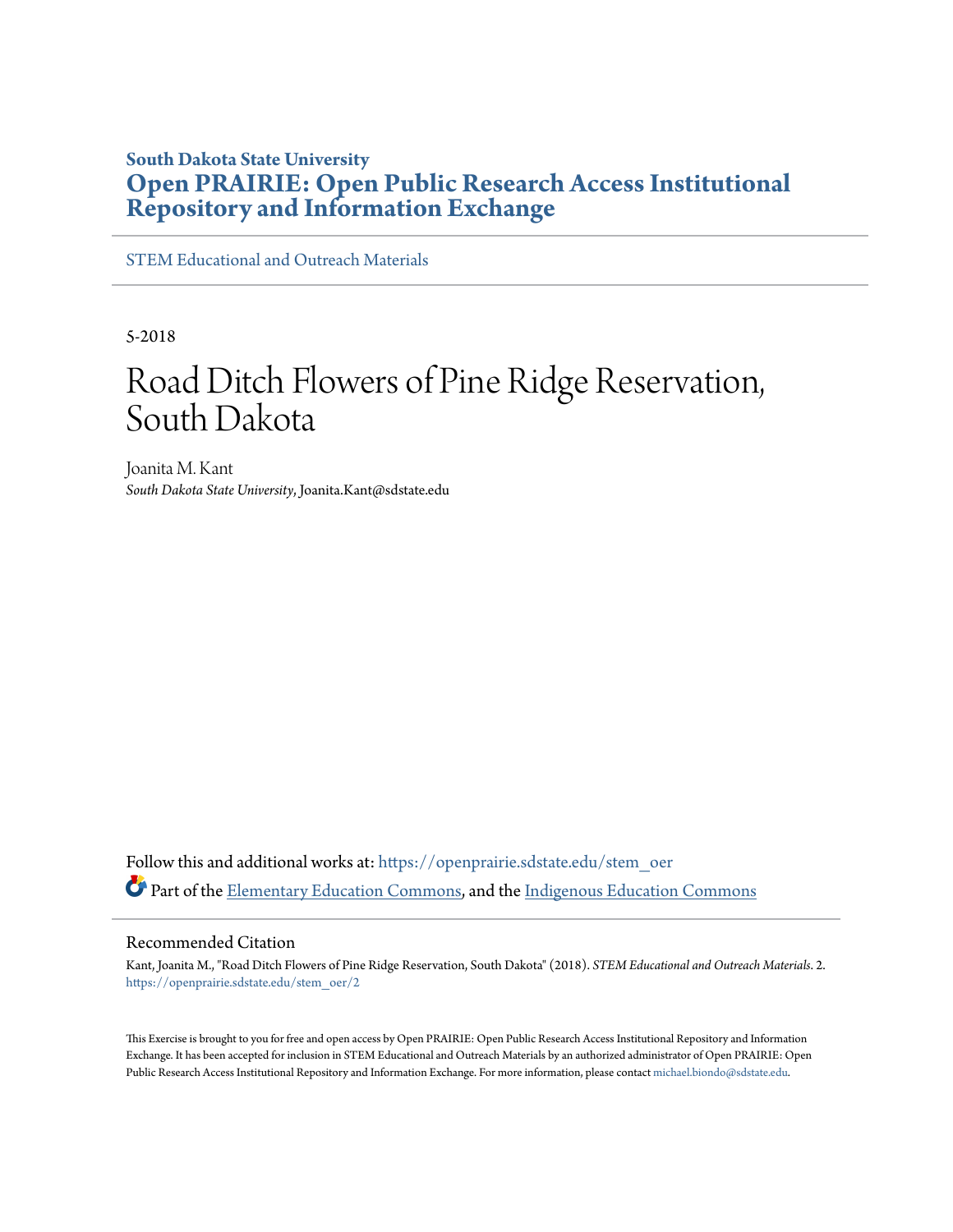# **Road Ditch Flowers of Pine Ridge Reservation, South Dakota**

#### **by Joanita Kant**

## **- Teacher's and Student's Handout –**

Goal: Participants will become lifelong learners and critical thinkers about culturally relevant traditional Native plants, both inside and outside of a school setting, while considering their roles as conservationists.

**Objectives:** Participants will be able to identify Native plants or know where to access information to make identifications and find traditional uses through accessing the knowledge of tribal Elders, Internet sites, books, and visits to herbaria collections.

#### **Aspects of these activities are suitable for Grade Levels: K-14**

#### **Technical terms:**

*herbarium*: a place for a study collection of dried plant vouchers.

*plant voucher*: a dried and pressed plant specimen attached to a paper backing with a label for identification and collection information, as used in an herbarium.

## **DESCRIPTION OF ACTIVITY: HERE ARE SOME SUGGESTED ACTIVITIES LED BY TEACHERS IN SCHOOLS**

## **1. PLAY A GAME TO SEE WHO KNOWS COMMON NAMES FOR SOME NATIVE**

**PLANTS (#6 and #9).** Show the PowerPoint, "Road Ditch Flowers of Pine Ridge Reservation," and see if anyone knows the common names for the flowers in each slide, for example, "prickly poppy." The common names (and there may be many depending on your area) and the Latinized "scientific" names are given on the last slides, so that you can check your answers. Don't be concerned if you don't know many or any of them. You can become an expert in identifying these Native plants and encourage their protection. Involve an Elder in your activity. They often know a lot about Native plants such as how to identify them and traditional uses for the plant parts as medicines or foods.

## **2. MAKE NATIVE PLANT POSTERS FOR THE CLASSROOM (#1, #2, #3, #4, #5,**

**#10, #11).** Print individual slides from the PowerPoint as 3 x 4 ft. posters to decorate the classroom. Add a label to include the Lakota, Dakota, or Nakota common name for the plant. Some Native American names for the plants are included in books and dictionaries, but you can also ask local Elders and other Native-speakers to help you with common names.

**3. TAKE A FIELD TRIP (#6 AND #9).** Take a fieldtrip at a time when these plants are flowering in road ditches in your area. Various Native plants flower or produce fruit from about May through October. Take along a camera, a cell phone camera, a computer to check a photo of the plant for identification assistance, or a book with good photos of the plants with detailed descriptions and Native uses.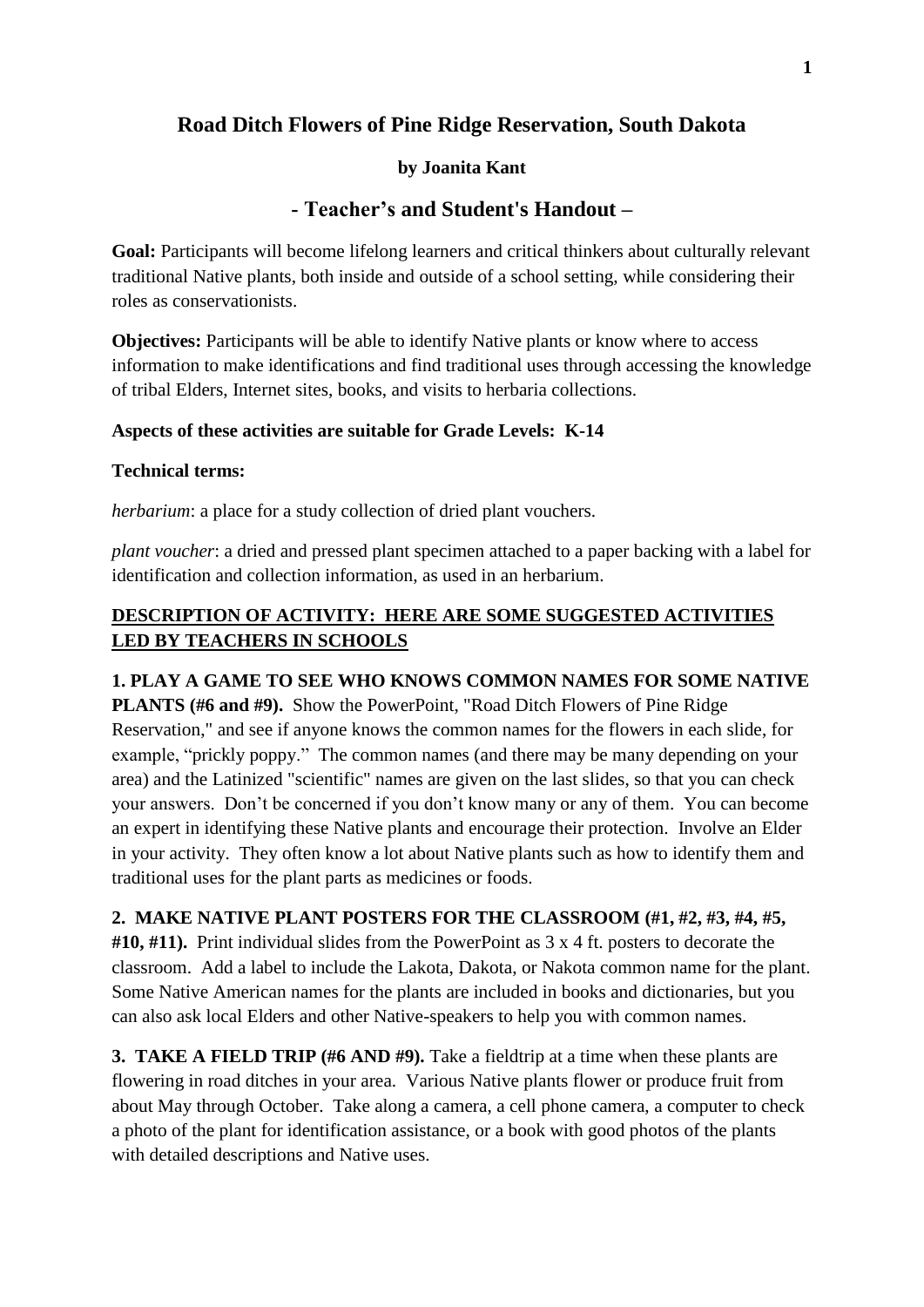**4. VISIT A RESERVATION MUSEUM THAT HAS PLANT VOUCHERS WITH LAKOTA, DAKOTA, OR NAKOTA NAMES (#1, #10, and #11).** Contact the Director of the Buechel Lakota Memorial Museum at St. Francis and plan for a school visit. Ask the director if she will show you the historical plant vouchers in their collections made by Rev. Eugene Buechel. Plant vouchers are dried plants attached to paper backing with a label telling the name and where they were collected. Rev. Buechel was helping to revise a Lakota-English dictionary at the time that he collected Native plants, and he recorded the names of many plants in Lakota on Rosebud and Pineridge Reservations. There is a book about his life and the Lakota names for the plants that will be very helpful to you in your research.

**5. ESTABLISH A HERBARIUM AT YOUR SCHOOL (#7).** Establish an herbarium of dried plants that are and were important in Native American culture. There are many Internet sources for "how to start your own herbarium," such as the one listed in the links below. Be careful not to remove too many Native plants and their roots because it is important to leave many in place to reproduce even more of these wonderful plants at the places where you collect.

Plants that are collected for herbaria should be either blooming (in flower) or producing fruit or seeds at the time they are selected. If you cannot take a field trip for collecting, for whatever reason, collect plants in the school yard to get started and to familiarize yourself with the process of being conservationists, herbarium workers, and plant identifiers.

**6. EXPLAIN HOW TO USE THE USDA PLANTS.GOV WEBPAGE (#12).** A great resource is available on-line to help with plant identification for South Dakota, and it is USDA plants.gov. Go to the site and type in a common name for a Native plant, such as "chokecherry" at the box in the upper left-hand corner. Select the dropdown "common name" and "go." Some plants have many different "common names," and that is why some scientists provided Latinized names that meant a specific plant that was named for a specific person or persons. The site will then provide this group of Latinized names with some common names at the right for various kinds of chokecherry. Not all of the different kinds of chokecherry are native to South Dakota. The webpage will look like this:

| Amur chokecherry                                                     | $\begin{bmatrix} 0 \\ 4 \end{bmatrix}$                |  |
|----------------------------------------------------------------------|-------------------------------------------------------|--|
| <b>PRVI</b> Prunus virginiana L.                                     | chokecherry $\begin{bmatrix} 0 \\ (12) \end{bmatrix}$ |  |
| <b>PRVID</b> Prunus virginiana L. var. demissa (Nutt.) Torr.         | western<br>chokecherry $\frac{10(3)}{2}$              |  |
| <b>PRVIM</b> Prunus virginiana L. var. melanocarpa (A. Nelson) Sarg. | black<br>chokecherry <sup>1</sup> 0 <sup>(2)</sup>    |  |
| <b>PRVIV</b> Prunus virginiana L. var. virginiana                    | chokecherry                                           |  |

At the website, click on each of the blue links (Latinized names) to see if any of them grow in South Dakota. Clicking will bring up maps where that kind of chokecherry is Native to the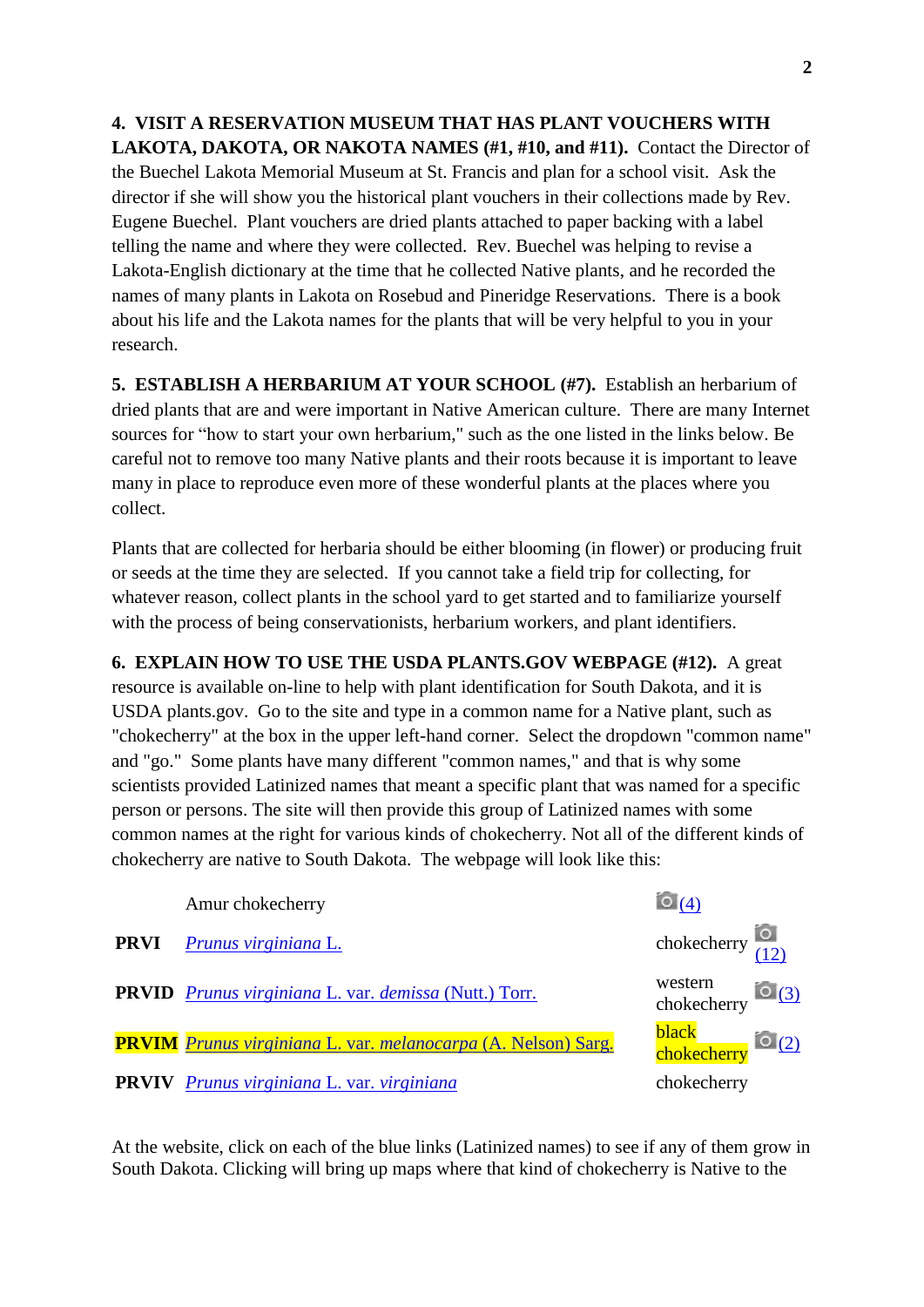state. The first link shows that Native chokecherry grows in many areas, including South Dakota. There is more than one "variety" (var.) of chokecherry, however, as you can see by observing the second, third, and fourth links. To find which variety of chokecherry is Native to South Dakota, click the second, third, and fourth links, one at a time. When a map pops up on the screen for each click, you then look to see if South Dakota is one of the green states that has a specific Native plant variety (var.) of chokecherry. Use the back arrow at the upper left to return to the above menu so that you can check each of the four links on the site. You will find that only the third one, PRVIM, a Native variety of chokecherry as a Native plant in South Dakota, because it is within the green area on the map that appears when clicking the third choice (highlighted here in yellow) with a variety commonly known as black chokecherry. The areas of the map that are green indicate that a plant is Native (naturally growing there and not brought in from a different area).

This is a good site to help you to know if the Latinized name identification that you selected for your plant is correct. For the "black chokecherry" (another of many common names for the same plant) the United States Department of Agriculture (USDS) calls it PRVIM for short. In South Dakota, we mostly just call it "chokecherry." The Latinized scientific name is "Prunus virginiana" and the variety ("var.") is "melanocarpa." The letters such as "L.," "(A. Nelson)" and "Sarg." refer to persons involved in the naming of the plant (International Code of Botanical Nomenclature).

Chokecherries are in the *Rosaceae* family of plants, commonly called the rose family (#6 and #9).

**-----------------------------------**

#### **Books and Web Links (For Teachers and Students):**

Throughout this site, these resources are referred to by number (#).

- 1. Buechel, E., compiler (1970 and 1983). *A Dictionary of the Teton Dakota Sioux Language, Lakota-English: English-Lakota*: *With Considerations Given to Yankton and Santee; Oie wowapi: Wan Lakota-Ieska; Ieska-Lakota*, edited by Paul Manhart in cooperation with the Institute of Indian Studies, University of South Dakota, Vermillion. Red Cloud Indian School, Holy Rosary Mission, Pine Ridge, SD.
- 2. Gilmore, M. R. (1913). "Some Native Nebraska Plants with Their Uses by the Dakota." *Collections of the Nebraska State Historical Society*, 17: 358-370.
- 3. Gilmore, M. R. (1919). *Uses of Plants by the Indians of the Missouri River Region*, Thirty-Third Annual Report of the Bureau of American Ethnology to the Secretary of the Smithsonian Institute, 1911-1912. Government Printing Office, Washington, DC. < http://www.swsbm.com/ Ethnobotany/MissouriValley-Gilmore-1.pdf>
- 4. Gilmore, M. R. (1977)*. Uses of Plants by the Indians of the Missouri River Region*. University of Nebraska Press, Lincoln, NE.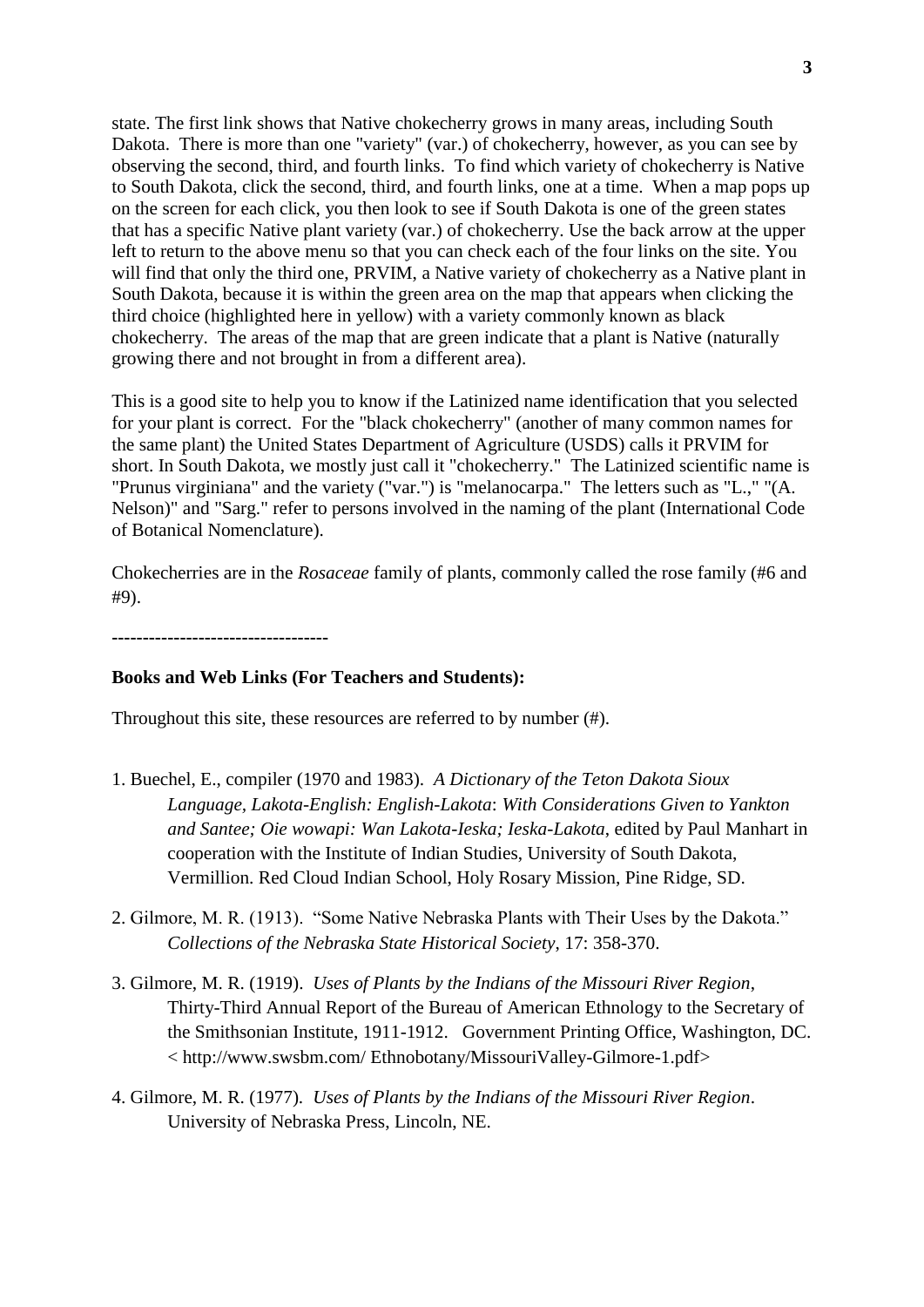- 5. Gilmore, M. R. (1991). *Uses of Plants by the Indians of the Missouri River Region*. Enlarged Edition. University of Nebraska Press, Lincoln, NE.
- 6. Johnson, J. R. and Larson, G. E. (2007). *Grassland Plants of South Dakota and the Northern Great Plains*. Research Bulletins of the South Dakota Agricultural Experiment Station (1887-2011)*,* 569. <https://openprairie.sdstate.edu/agexperimentsta\_bulletins/569/>
- 7. Julie Anne Quigley Global Institute of Sustainability, (2018). "Creating a School Herbarium," Tempe, AZ: Arizona State University. <https://d3dqsm2futmewz.cloudfront.net/docs/.../Creating-a-School-Herbarium.pdf>
- 8. Kant, J. M, Burckhard, S. R, and Meyers, R. T. (2016). STEaM Girls Activities: Flandreau Indian School, Flandreau, SD, 2016 (2016). *Civil and Environmental Engineering Faculty Publications.* 1. <https://openprairie.sdstate.edu/cvlee\_pubs/1>
- 9. Larson, G. E. and Johnson, J. R. (1999). *Plants of the Black Hills and Bear Lodge Mountains*, (1999). Research Bulletins of the South Dakota Agricultural Experiment Station (1887-2011)*,735.*  <https://openprairie.sdstate.edu/agexperimentsta\_bulletins/735/>
- 10. Rogers, D. J. (1980a). *Lakota Names and Traditional Uses of Native Plants by Sicangu (Brule) People in the Rosebud Area, South Dakota: A Study Based on Father Eugene Buechel's Collection of Plants of Rosebud around 1920*. The Rosebud Educational Society, Inc., St. Francis, SD
- 11. Rogers, D. J. (1980b). *Edible, Medicinal, Useful, and Poisonous Wild Plants of the Northern Great Plains—South Dakota Region*. Little Sioux Press, St. Francis, SD.
- 12. United States Department of Agriculture, "Plants Database" interactive webpage. <https://plants.usda.gov/java/>

#### **ASSESSMENT:**

## **STUDENTS, SELECT ONE OF THE FOLLOWING AND MAKE A CLASS PRESENTATION**

**1. Make conservation art and photos.** Take photos of road ditch plants in bloom and bring the photos to class to show-and-tell if you have access to a cell phone with a camera. Bring drawings or paintings if you do not have access to a camera. Identifications can be made by comparing the plants to photos and descriptions in these books: #6 and #9 that are available free on-line. Taking photos and using plants as models for art are good ways to help protect traditional plants from too much harvesting. It is important that Native plants are protected so that they remain a resource for future generations.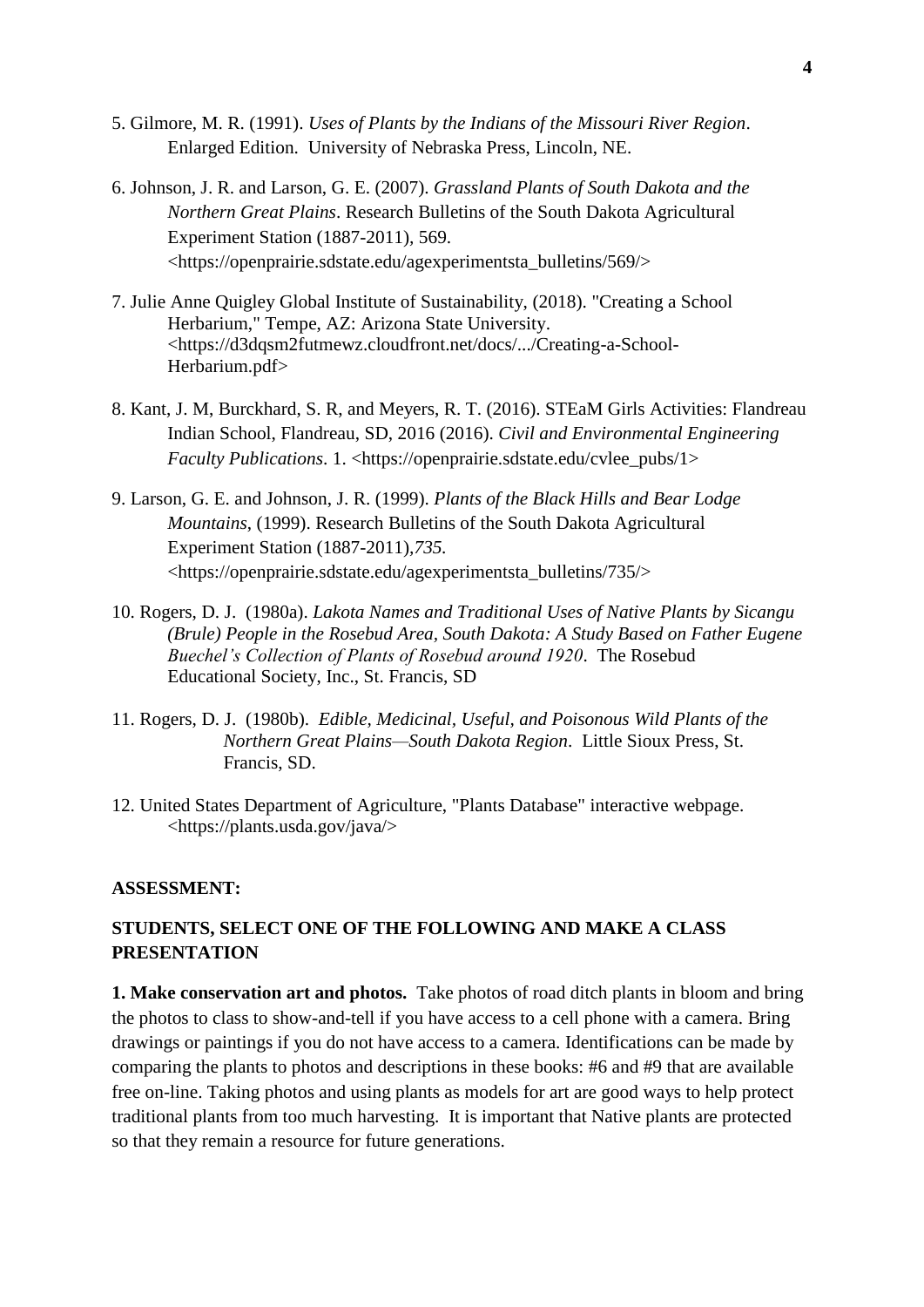**3. Pick traditional Native fruits when they are producing fruits (such as chokecherry or wild plum), and bring them to class where an Elder can help everyone to make a traditional dish such as** *wojapi* **or** *wasna***.** It is important to know that the fruits on the plants you picked were not in an area where week killers or other chemicals were applied as the plants were growing, because those plants and their fruits might make you feel sick. Also remember not to eat the seeds or center stones of wild fruits because they can cause upset stomach, too (# 8 for recipes and cautions).

**4. Show the PowerPoint photos (click the link on Open Prairie) (#6 and #9) to an Elder** and have him or her write the common names for each one in Lakota, Dakota, or Nakota for you. If they don't know how to spell the words, just write them as they sound to you. You can always change them or add a second spelling as you become more knowledgeable on your way to becoming a Native plant expert. Bring your information to class and present it. Compare your answers with #1, #10, and #11.

**5. Get a blank notebook and use it like a diary to collect your Native plant knowledge**

for an entire year. A hardcover notebook is best because you may use it a lot outdoors. Pick a few flowers from Native plants and press them to dry in a heavy book that you no longer use such as a telephone book (they might stain the book pages). Put a note with the plant so that you know the date and exactly where you collected the plant. Draw a map of the place you collected the plant. Look up the name of the plant and add it to your note (#6 and #9, include page numbers). After a few days, when the blooms are dried out, use school glue to put the flowers in your field notebook, along with the label information. Include the Native name of the plant if you know it (#1, #10, and #11). Keep in mind that it is important to respect the existence of traditional Native plants and only pick a few so that the plants do not stop growing at that place where you picked the flowers.

**6. Pick wild fruit as a family activity**, but ask landowners for permission on private land. Ask adults and Elders when chokecherries and plums are ready to pick in your area. Get together a group of students and adults for a field trip to pick fruit. After picking fruit, meet at someone's house where adults and Elders can help make traditional foods such as *wojapi, wasna*, or juice (#8 for recipes). Freeze any leftovers and use them later. Report to your class what happened through a speech or a short, written report that includes some photos or your drawings or paintings of the event.

-----------------------------------------

**State Educational Standards (May 2015):**

**2-PS1-1 Plan and carry out an investigation to describe and classify different kinds of materials by their observable properties. (Patterns) (SEP: 3; DCI: PS1.A; CCC: Patterns)**

**2-LS4-1 Make observations of plants and animals to compare the diversity of life in different habitats. (Systems) (SEP: 3; DCI: LSD4.D;CCC: Systems)**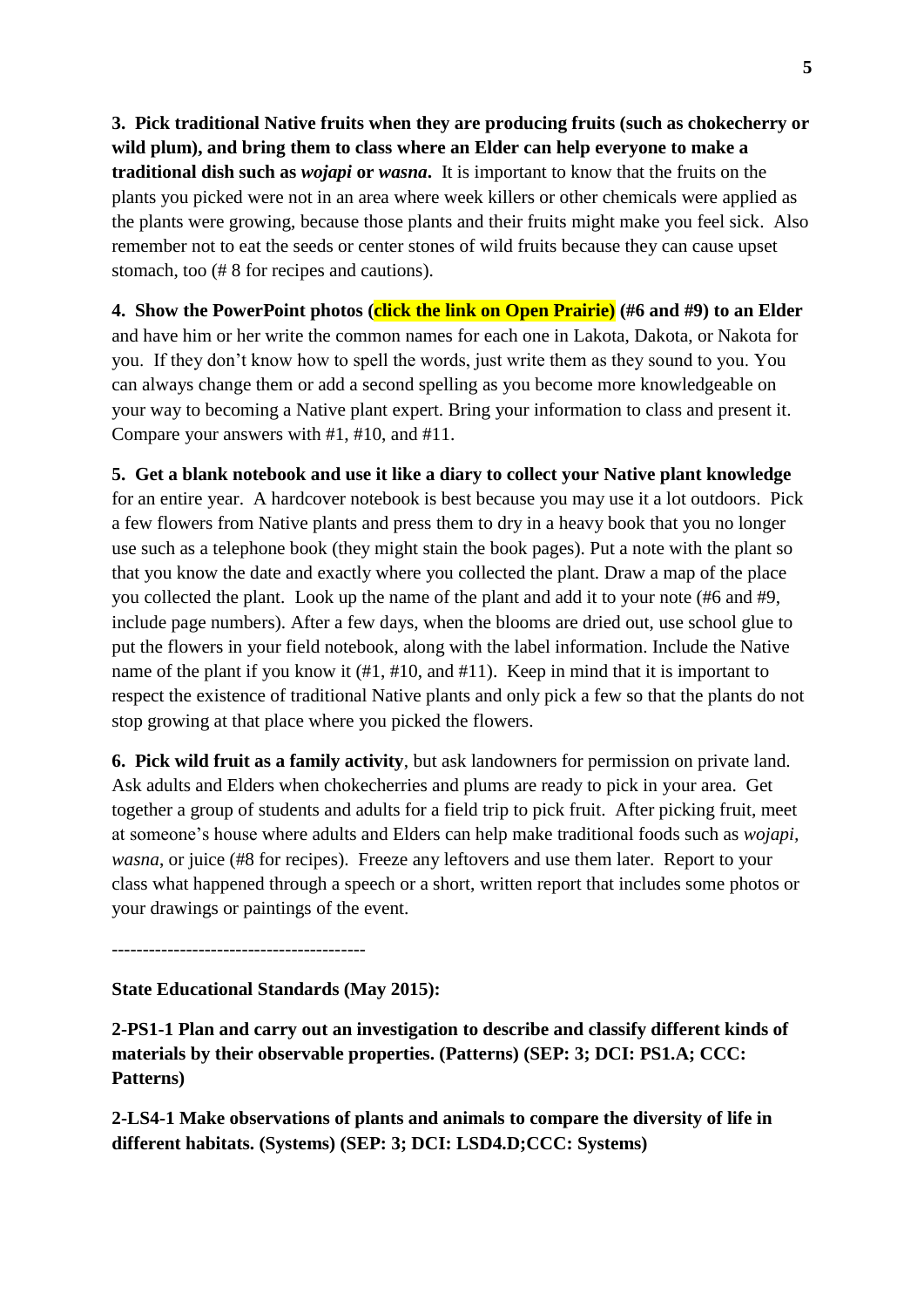**5-PS1-3 Make observations and measurements to identify materials based on their properties. (SEP: 3; DCI: PS1.A; CCC: Scale/Prop.)**

**5-ESS3-1 Obtain and combine information about ways individual communities use science ideas to protect the Earth's resources and environment. (SEP:8; DCI: ESS3.C; CCC: Systems)**

**MS-LS1-5 Construct a scientific explanation based on evidence for how environmental and genetic factors influence the growth of organisms. (SEP: 6; DCI: LS1.B; CCC: Cause/Effect)**

**MS-LS2-1 Analyze and interpret data to provide evidence for the effects of resource availability on organisms and populations of organisms in an ecosystem. (SEP: 4; DCI: LS2.A; CCC: Cause/Effect)**

**MS-LS2-5 Evaluate competing design solutions for maintaining biodiversity and ecosystem services.\* (SEP: 7; DCI: LS2.C, LS4.D, ETS1.B ; CCC: Stability/Change, Technology)**

**MS-ESS3-3 Apply scientific principles to design a method for monitoring and minimizing a human impact on the environment.\* (SEP: 6 ; DCI: ESS3.C; CCC: Cause/Effect, Technology)** 

**MS-ESS3-4 Construct an argument supported by evidence for how increases in human population and per-capita consumption of natural resources impact Earth's systems. (SEP: 7; DCI: ESS3.C; CCC: Cause/Effect, Technology, Nature Science/Consequence-Actions)**

**HS-LS2-6 Evaluate the claims, evidence, and reasoning that the complex interactions in ecosystems maintain relatively consistent numbers and types of organisms under stable conditions; however, moderate to extreme fluctuations in conditions may result in new ecosystems. (SEP: 7; DCI: LS2.C; CCC: Stability/Change)**

**HS-LS2-7 Design, evaluate, and refine a solution for reducing the impacts of human activities on the environment and biodiversity. (SEP: 6; DCI: LS2.C, LS4.D, ETS1.B; CCC: Stability/Change)**

**HS-LS2-8 Evaluate the evidence for the role of group behavior on individual and species' chances to survive and reproduce. (SEP: 7; DCI: LS2.D; CCC: Cause/Effect)**

**HS-LS4-4 Construct an explanation based on evidence for how natural selection leads to adaptation of populations. (SEP: 6; DCI: LS4.C ; CCC: Cause/Effect)**

**HS-LS4-5 Evaluate the evidence supporting claims that changes in environmental conditions may result in: (1) increases in the number of individuals of some species, (2) the emergence of new species over time, and (3) the extinction of other species. (SEP: 7; DCI: LS4.C; CCC: Cause/Effect)**